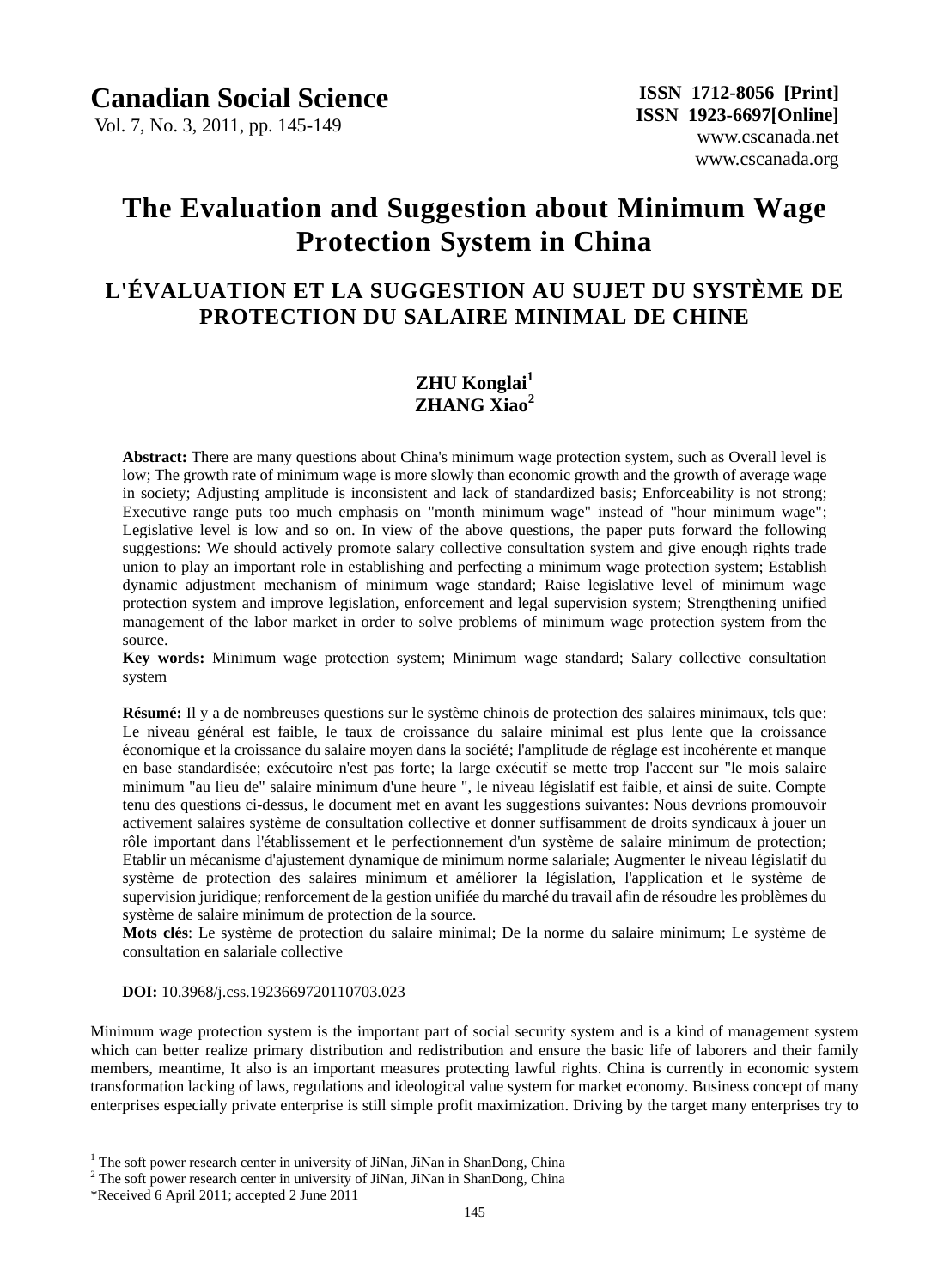reduce costs and the rights and interests of labors in vulnerable groups are violated. It is becoming more and more important to organize and implement good minimum wage protection system.

# **1. THE BASIC SITUATION OF MINIMUM WAGE PROTECTION SYSTEM IN CHINA**

China promulgated "regulations on minimum wages for enterprises" which was sent by labor department in November 1993; In July 1994 we promulgated "Labor law of the People's Republic of China" in order to further specify the minimum wage standard legal position; In October 1994 promulgated "inform concerning the implementation of the minimum wage protection system "sent by the labor department[1994] and" salary pays regulations" and other supporting regulations; In January 2004 labor and social security ministry issued "the regulations on minimum wages" and modified and added "the regulations on minimum wages for enterprises" issued by original labor department; To the present 28 provinces in the country have been released minimum wage standard for this area , initially forming a minimum wage protection system. The current minimum wage protection system plays an positive role in ensuring the lawful rights and interests of workers.

# **2. OVERALL EVALUATION ON IMPLEMENTATION OF MINIMUM WAGE PROTECTION SYSTEM IN CHINA**

China currently are scrambling to "turn mode, adjustable structure", and focus on expanding consumer demands. Facing the new situation, it is becoming more and more urgent to improve people's incomes and expand the consumer demands. However, the "four low" question in income in China is more serious: first is the growth of wage of the whole society slower than economic growth; second is enterprise wage growth slower than administrative institutions wage increase; third is nonpublic enterprises especially private enterprise's salary increase below the state-owned enterprises and monopoly enterprises pay increase; fourth is enterprise minimum wage standard growth below the whole society of average wage real growth. These problems lead to enterprise salary far below the average wage of the whole society and the enterprise minimum wage protection system without effective implementation. Our economy develops rapidly, however, income of workers who make great contribution to economic development does not rise. Some enterprise, even don't raise wage in many years causing the achievements of development not sharing. It is a serious kind of unjust distribution. Low wage in enterprise is not only social problems of unfair distribution but also economic problems which hinders changes of economic development mode.

There are many problems about minimum wage protection system according to requests of social security system adjusting our economic development.

#### **2.1 Overall Level of Minimum Wage Standard is Low**

Generally speaking, international month minimum wage standard equals 40%-60% of average wage of the entire society. However, most regions in China fails to achieve this level and stay far away from this level. See table 1.

| region            | The median of month minimum<br>wage standard(yuan/month) | average wage of the<br>entire society | the ratio between month minimum wage standard<br>and average wage of the entire society $(\% )$ |
|-------------------|----------------------------------------------------------|---------------------------------------|-------------------------------------------------------------------------------------------------|
| Shang Hai         | 960                                                      | 3564.5                                | 26.93                                                                                           |
| Zhe Jiang         | 815                                                      | 2290                                  | 35.59                                                                                           |
| <b>Guang Dong</b> | 770                                                      | 3420                                  | 22.51                                                                                           |
| Bei Jing          | <u>800</u>                                               | 4037                                  | 19.82                                                                                           |
| Jiang Su          | <u>700</u>                                               | 2990.83                               | 23.40                                                                                           |
| Xin Jiang         | <u>595</u>                                               | 1350                                  | 44.07                                                                                           |
| Xi Zang           | 680                                                      | 4062.5                                | 16.74                                                                                           |
| Tian Jin          | 920                                                      | 4299                                  | 21.40                                                                                           |
| Shan Dong         | 620                                                      | 2474                                  | 25.06                                                                                           |
| He Bei            | 640                                                      | 2365.25                               | 27.06                                                                                           |
| Inner Mongolia    | <u>590</u>                                               | 2606                                  | 22.64                                                                                           |
| Liao Ning         | <u>540</u>                                               | 2592                                  | 20.83                                                                                           |
| Fu Jian           | 650                                                      | 2389                                  | 27.21                                                                                           |
| Hu Bei            | <u>560</u>                                               | 2031.33                               | 27.57                                                                                           |
| Hei LongJiang     | 500                                                      | 3171                                  | 15.78                                                                                           |

#### **Table 1: The Comparison between Minimum Wage Standard of Related Provinces and Average Wage of the Entire Society**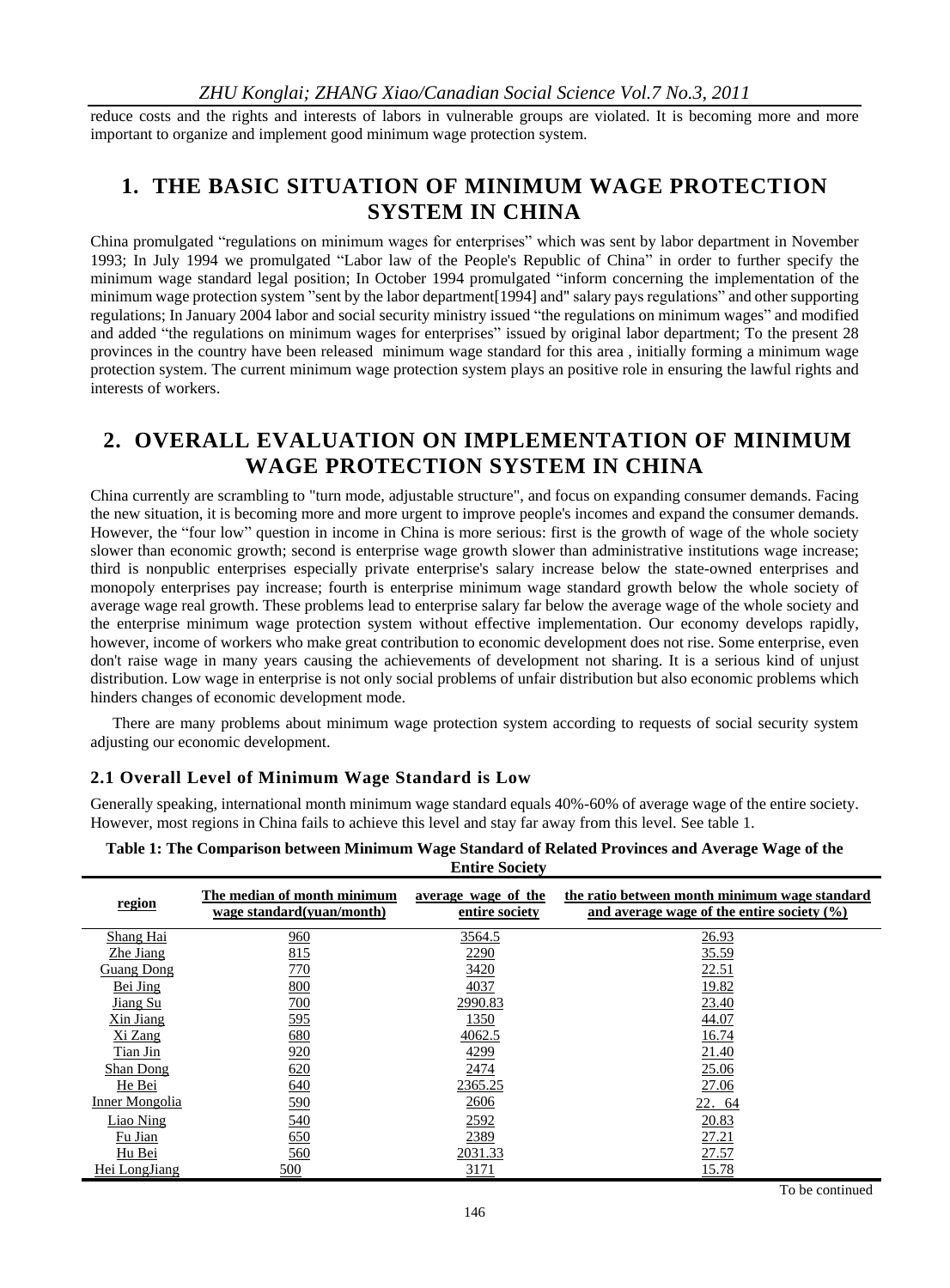| ZHU Konglai; ZHANG Xiao/Canadian Social Science Vol.7 No.3, 2011 |  |
|------------------------------------------------------------------|--|
|------------------------------------------------------------------|--|

Continued

| ---------- |                             |                     |                                                   |
|------------|-----------------------------|---------------------|---------------------------------------------------|
| region     | The median of month minimum | average wage of the | the ratio between month minimum wage standard and |
|            | wage standard(yuan/month)   | entire society      | average wage of the entire society $(\%)$         |
| Si Chuan   | <u>550</u>                  | 1932.58             | 28.46                                             |
| Shan Xi    | 645                         | 2387.42             | 27.02                                             |
| Hu Nan     | 570                         | 2274                | 25.07                                             |
| Hai Nan    | 530                         | 2078                | 25.51                                             |
| Yun Nan    | 610                         | 2250                | 27.11                                             |
| Ji Lin     | 600                         | 2185.83             | 27.45                                             |
| Guang Xi   | 550                         | 2358.5              | 23.32                                             |
| He Nan     | <u>550</u>                  | 2070                | 26.57                                             |
| Gan Su     | <u>560</u>                  | 2524.42             | 22.18                                             |
| Shan Xi    | 540                         | 2524                | 21.39                                             |
| An Hui     | $\frac{480}{2}$             | 2206                | 21.76                                             |
| Jiang Xi   | $\frac{480}{5}$             | 2058                | 23.32                                             |
| Ning Xia   | 530                         | 2840                | 18.66                                             |
| Chong Qing | 560                         | 2284                | 24.52                                             |
| Gui Zhou   | 600                         | 2353.75             | 25.49                                             |

#### **2.2 The Growth of Minimum Wage Standard is Significantly Slower than Economic Growth and the Growth of Local Worker**s**' Average Wage**

With the development of economy and society, each province raises the minimum wage standard, however, The growth is not only slower than economic growth but also slower than the growth of local workers  $\hat{ }$  average wage. The growth rate of minimum wage standard in most provinces in China is significantly below the growth rate of per capita GDP. Only three provinces (Liao Ning, Hai Nan, He Nan) equals the growth rate of per capita GDP. The ratio the ratio between month minimum wage standard and average wage of the entire society reduces due to the minimum wage low growth speed. This makes labors can not enjoy the achievements of economic and social development at the first time against the request of the socialist essence.

#### **2.3 The Adjustment of Minimum Wage Standard is Inconsistent and Lack of Standardized Basis**

According to the situation of related province ,some areas have been not adjusted minimum wage standard for many years; some areas make slight adjustments; some areas make big range adjustments. From the surface the situation of adjustments depend on the fact of each province, but actually each province only goes their own way and lack of regulated basis. This results in big differences of minimum wage standard among different areas. Laborers do not know the reasons of adjusting minimum wage, the basis of adjustment and the reasons that some areas do not adjust but some areas make big changes, let alone for laborers  $\sim$  opinions. This shows that there are many deficiency in safeguarding the legitimate rights and interests of laborers. For the areas not adjust wage for many years, the minimum laborer reward s do not obtain corresponding enhancement with the rapid development of economy and society and the continued rising of enterprise profits and consumer prices. This shows that laborers do not enjoy the achievements of economic development which essentially abuse and exploit the interests of laborers.

#### **2.4 Executive Range of Minimum Wage Protection System Puts Too Much Emphasis on "Month Minimum Wage" Instead of "Hour Minimum Wage"**

"Minimum wage regulations": "month minimum wage standard" in China adapts to full-time workers and "hour minimum wage standard" adopts to part-time workers. However, in actual society, the phenomenon of overtime work generally exists. If we measure all kinds of wage according to "month minimum wage standard", the interests of laborers who often work overtime can not be safeguarded efficiently. As is known to all, working hours of full-time workers are different, however, "month minimum wage standard" can not shows the differences. It is unfair to laborers and employers and it reduces the employees' positivity of executing minimum wage protection system and enforcement of minimum wage system.

#### **2.5 The Propaganda and Execution of Minimum Wage Protection System is not Enough**

Many laborers don't know minimum wage protection system because of not enough propaganda. They do not clear about the content of the minimum wage and they do not safeguard their legitimate rights and interests when their wage is below minimum wage standard. The most outstanding performance is in "peasant workers' wages standard and payment. Many enterprises especially private enterprises don't comply with the minimum wage regulations and related laws and regulations and they often reduce laborers  $\tilde{\phantom{a}}$  wage and delay payment as soon as possible.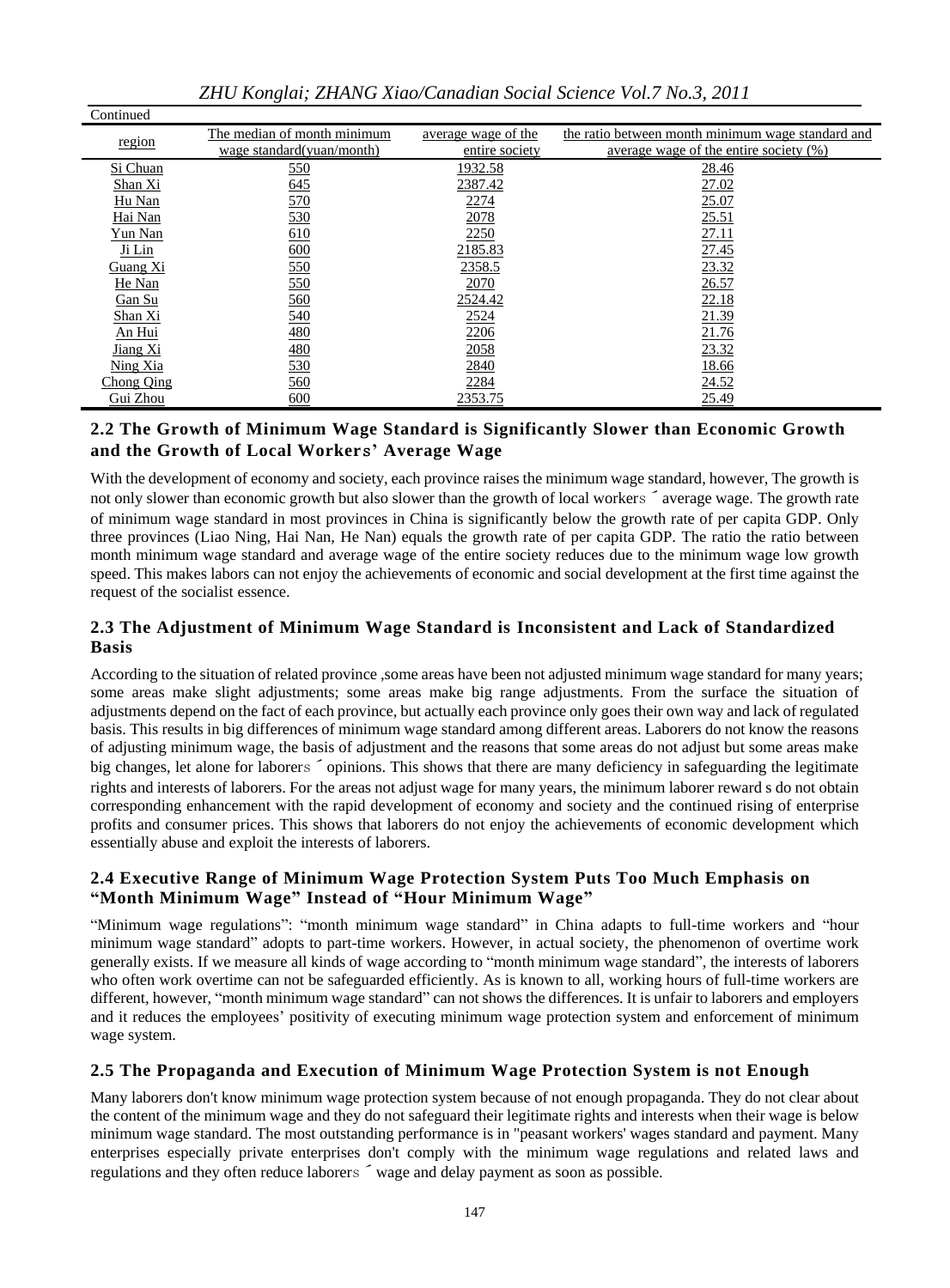#### **2.6 Legislation of China's Minimum Wage Protection System is Quite Low, and its Enforceability is Poor**

At present, "minimum wage regulation" belongs to department level. Many aspects pay poor enough attention to it because of its low level. The disciplinary measures of the regulation are unilateral. The measures are only for illegal behaviors of employees, however, there are no regulation for the responsibility of government. Labor unions at all levels should check execution situation of minimum wage protection system and urge them to execute but actually the function of labor union do not play out.

# **3. THE SUGGESTION OF PERFECTING MINIMUM WAGE PROTECTION**

Minimum wage protection system has become China's important labor safeguard system. How to play the role of minimum wage protection system, better protect the interests of laborers and serve for harmonious development of economy and society? The author thinks that we must adopt corresponding countermeasures aiming at the existing problems:

#### **3.1 Establish Dynamic Adjustment Mechanism of Minimum Wage Standard and Make Sure that Minimum Wage Standard Timely and Reasonably Adjust According to the Region's Economic and Social Development**

(1) Measure minimum wage standard using a variety of methods. At present, minimum wage protection must adjust according to the development of economy and society at least once a year. There are many methods to set minimum wage standard, such as Proportion method, the engel coefficient method, necessities law and international income proportion method, super necessities eliminate method, life situation analysis, accumulative method, classification and integrated computation method and so on. In the adjustment process, we should measure minimum wage standard by different methods according to the local economic and social development, employment status, worker average wage, consumer price index, laborer minimum standard of living and payment for society insurance and compare and repeatedly verify different methods and results to set methods that are Suitable for local economy development. At present, minimum wage standard is set by province. The minimum wage standard set by province could not reflect actual condition of each district, therefore, we suggest that minimum wage standard be set by county.

(2) Adjustment procedures of minimum wage standard carry out the principle of transparency. We should announce that the reason of adjustment, measuring method, the basic index and conversion coefficient. When have to change the adjustment method meeting special condition, we should hold hearings, widely ask for advice and adopt reasonable proposals. Minimum wage standard which is determined have to check by the National People's Congress in order to enhance the authority of minimum wage protection system. Once confirmed the minimum wage standard, we should strengthen the propaganda and make sure that business operators can consciously practice minimum wage protection system and laborer can protect their own rights and interests.

#### **3.2 Enlarge Safeguard Range of Minimum Wage**

Minimum wage standard applies to the People's Republic of China enterprise, a people-run and non-enterprise unit, industrial and commercial units and laborers who have formed laborer relationship according to current minimum wage regulation in China. Many laborers who do not belong to the range can not enjoy minimum wage protection system. So we should enlarge safeguard range of minimum wage to all laborers.

#### **3.3 Actively Promote Salary Collective Consultation System**

Minimum wage standard is a "bottom line" that laborers obtain the wage remunerations. The actual salary should be higher than this article "bottom line". But the amplitude higher than the "bottom line" depends on the employing unit and laborers "bargain" game. However, laborers are weak in the "bargain" game. Therefore we should legislate on salary collective consultation system as soon as possible. Meanwhile, the government should promptly declare local worker average wage and average wage of each industry in order to provide reference for salary collective consultation system.

#### **3.4 Raise the Legislation Level of Minimum Wage Protection System and Improve Legislation, Enforcement and Legal Supervision System**

China's current "minimum wage regulations" belongs to the ministerial rules. The setting of clauses, the corresponding disciplinary measures and relevant regulation are not strict. Also it lack of other measures and its execution and binding